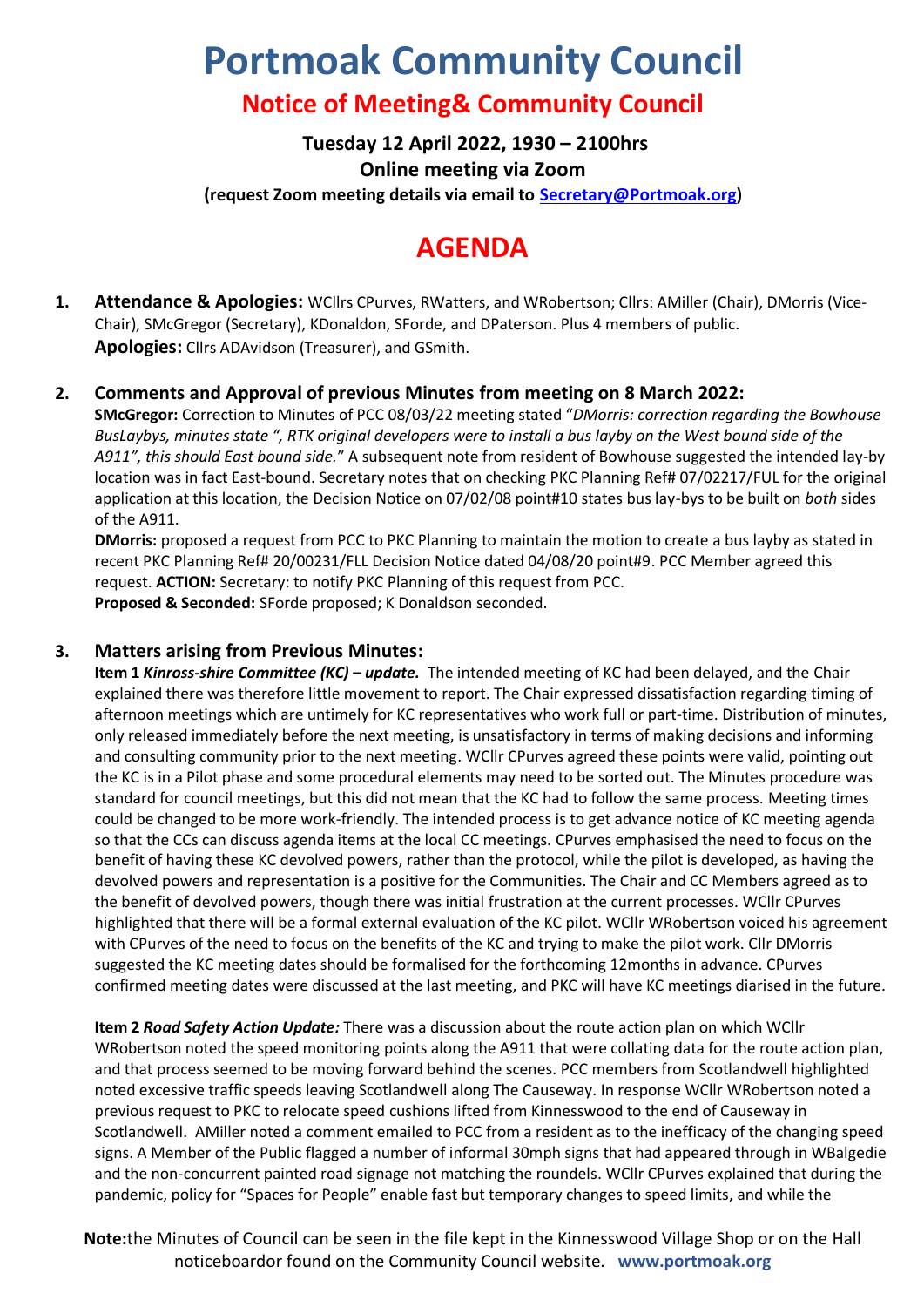changes had been made permanent there was still a lag in correcting the road painting. **ACTION:** Secretary to highlight to PKC the speed limit conflict of painted road signage vs. roundels

**Item 3** *Glenlomond sewage, and Water Supply to Glenlomond and Wester Balgedie*: The Treasurer had provided a report in advance of the meeting: a new contractor had been appointed to maintain the sewage works and this appointment was working well, however, the long term aim is still to get Scottish Water to take over responsibility for the Glenlomond sewage system. There was no update on FOI requests made to Scottish Water or PKC.

*Item 4 Glenlomond tree felling & clearing at entrance to village*: Again the Treasurer had provided a report in advance of the meeting: on this matter there was no change onsite and no update over the last month.

*Item 5 Scotlandwell to Portmoak Church Path*: PCC members were to meet on 13/04/22 to walk and discuss routes for path and decide a "best route" for the feasibility study, this would be a PCC meeting and not a public. WCllr WRobertson suggested that in agreeing a "best route" the report should include land owners and likely attitude to the path going through their land. Cllr DMorris disagreed that the landowners should be considered, and that the "best route" should be the best one for the Community with compulsory purchase legislation used as necessary to obtain land. There was a discussion regarding ScotGov current Compulsory Purchase legislation and if it was fit for purpose. WCllr WRobertson advised that while PCC could approach the route plan as they saw fit, but that those path requests where the routes were contentious and where PKC did not own land were the most difficult and costly ones to create. WCllr RWatters confirmed PKC's hesitancy to use compulsory purchase orders, but one instance where they had been used was in the creation of the much needed Comrie to St FIllans footpath. Cllr DMorris commented that compulsory purchase powers can have a leverage effect on landowners to cooperate with Councils to enable paths. Cllr SForde commented that the Scotlandwell to Portmoak Church Path was not just a leisure path, but a path to connect communities and safely allow Scotlandwell residents to get to the Portmoak Hall, the church, the graveyard, or to enable families to safely travel by foot or bicycle to Portmoak Primary School. Also the existing path was not accessible for mobility scooters. A member of the public who had architectural expertise offered help in creating a CAD map of the best route for Sustrans, and PCC are grateful for this offer of help.

*ACTION*: PCC to meeting on 13/04/22 and identify best route for path.

*Item 6: Wester Balgedie Farm development – correspondence to PCC from Developer*: The Secretary had followed up with the Developer but no date had as yet been identified for a pre-planning Community Liaison meeting regarding the farm development. The Developer had commented on the minutes of PCC meeting on 08/03/22, in which the Treasurer had highlighted damage to old walls and pre-planning tree felling in a Conservation Area and photos of which had been sent to PKC Planning Enforcement. The Developer asserted no such damage had taken place.

*Item 7: Core Path signage on MTHT/126, MTHT/127 and PTMK/115:* Regarding MTHT/126, MTHT/127 Arlary to Orwell paths. WCllr WRobertson updated: Dave Stubbs had written to the landowner on the issue of reinstating the path following ploughing, but had not received a response. DStubbs had suggested that a stronger worded letter could be sent. Cllr DMorris highlighted that to plough up and not restore a Core Path is a criminal offence, and this action could be reported to the police. The Chair suggested WCllrs could request DStubbs to escalate to the police. WCllr WRobertson offered to arrange a negotiation with the landowner and PCC members to resolve the issue. Cllr DMorris accepted this possibility for a tri-partite agreement process towards the path reinstatement. *ACTION:* DMorris to discuss with WRobertson in June22

#### **4. New Matters arising:**

Item1: Cllr SForde had highlighted the need to upgrade the play facilities at Scotlandwell Green, commenting that the play area in Kinnesswood had been upgraded, but those for Scotlandwell had not. While some upgrades and improvements had been promised, nothing had been actioned. Due to the difficulties of walking from the village and the unsuitability of the A911 footpath for pushchairs and walking with children to go to the Kinnesswood play park, the local play areas in Scotlandwell were important. The Chair raised issue of scheduling regular grass cutting. **ACTION:** WCllr WRobertson to write to PKC requesting an update on provision for new equipment in Scotlandwell and raise item of regular grass cutting with PKC.

#### **5. Reports:**

**Note:**the Minutes of Council can be seen in the file kept in the Kinnesswood Village Shop or on the Hall noticeboardor found on the Community Council website. **www.portmoak.org**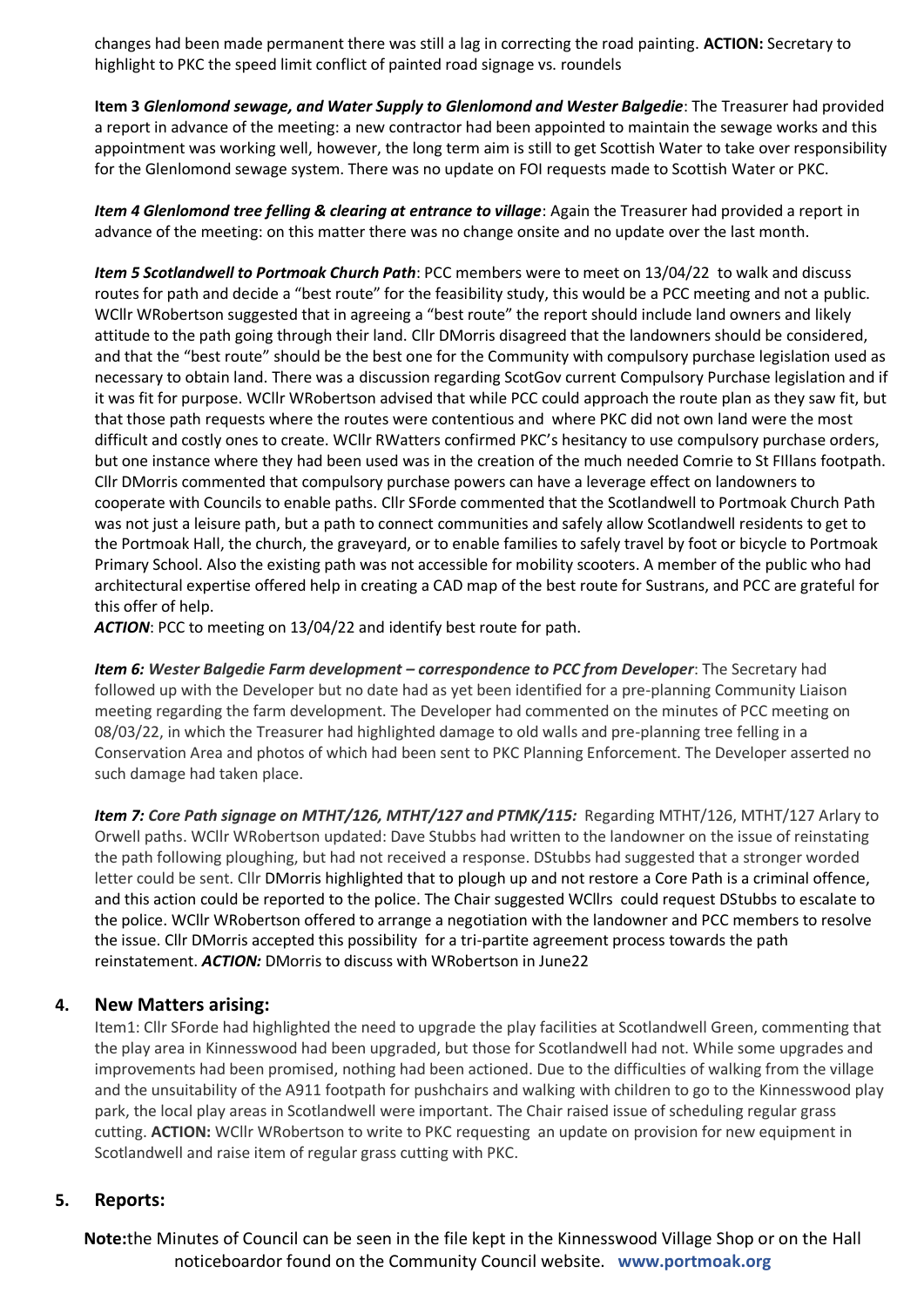- **a. Police Reports:** There was no police report provided in advance of the meeting
	- a. Police Community Liaison officer change: PCC Ashley Mitchinson was leaving her post as Community Liaison Officer. Another officer would be appointed, but PCC Mitchinson had apologised for any inconvenience in the interim.

#### **b. Planning**

- (1) New Applications:
	- (a) 22/00396/FLL: Alterations and extension to outbuilding to form ancillary accommodation: Hill Cottage Main Street Kinnesswood Kinross KY13 9HN No comment
- (2) Existing Applications:
	- (a) 21/00997/FLL | Erection of 22 dwellinghouses, 3 garages and a garage with ancillary accommodation, formation of SUDS pond, landscaping and associated works (LDP site H54) | Land 100 Metres South East Of Cragton Villa Rost Gardens Scotlandwell. Included for updates only. The Secretary had received an email from Ardbeg Homes for a provisionally booked Community Liaison meeting. Secretary to circulate email to PCC members.
	- (b) Planning Decisions
		- (a) Progress with Developments: Westfield Community Liaison Committee: Cllr KDonaldson updated on the work that was currently taking place. Also commented on the excessive speed of the large lorries on the road, and mud being carried onto the road from the site. A resident had emailed PCC asking if it were possible for other residents to attend the Community Liaison meetings. Cllr DMorris explained that liaison meetings allow for only one representative from each CC to attend.
- **6. Paths Group update:** Cllr DMorris updated on behalf of Anne MacIntrye: the Paths Group had been very busy clearing vegetation. The Group are keen to have other volunteers to come forward and help with work to help keep the lovely local walking paths clear. The team work once a week and drop in volunteers would be welcome.
- **7. Treasurer CC Accounts:** The Treasurer had provided an update: there was no movement on the PCC or Michael Bruce Way accounts in the past month. Confirmation from the Credit Union on the new account set up was still pending.

# **8. Ward Councillors' Reports:**

**WRobertson:** Prior to the forthcoming elections PKC departments are still operating but are in a period of quiet so few committee meetings are currently being held. The KC meeting on 21/04/22 is the last meeting, and the last full PKC meeting will be held on the 27/04/22.

**RWatters:** Highlighted the Pavement Parking Bill which will ome into enforcement nationwide probably late in 2023. PKC are already making provision for this and asking for problem areas to be highlighted. If anyone notices any problem areas they can get in touch with one of the local WCllrs for escalation to PKC ('phone numbers and email addresses in Kinross Newsletter). WCllr RWatters expressed concern about the current financial difficulties for many people, commenting that in areas that may seem affluent, people are still experiencing difficulties and may additionally find it embarrassing to come forward to ask for help. Broke not Broken and PKC are available to provide assistance and should individuals need help they should not hesitate to do so. Anyone in need can also contact PCC confidentially who will field their case to the right groups. Donations to the Food Bank can be made to Broke not Broken at Sainsbury, Kinross.

**CPurves:** CPurves also thanked the current and past members of CC for their help and cooperation over last 5years, as he steps away from his role as a WCllr. Hoped that people can continue to work together. The Chair also expressed thanks on behalf of all PCC to WCllr CPurves for all his hard work assisting PCC over the years. WCllr DMorris also noted the PCC thanks to all the WCllrs for their work with PCC, and particularly to Mike Barnacle who was retiring.

**Note:**the Minutes of Council can be seen in the file kept in the Kinnesswood Village Shop or on the Hall noticeboardor found on the Community Council website. **www.portmoak.org**